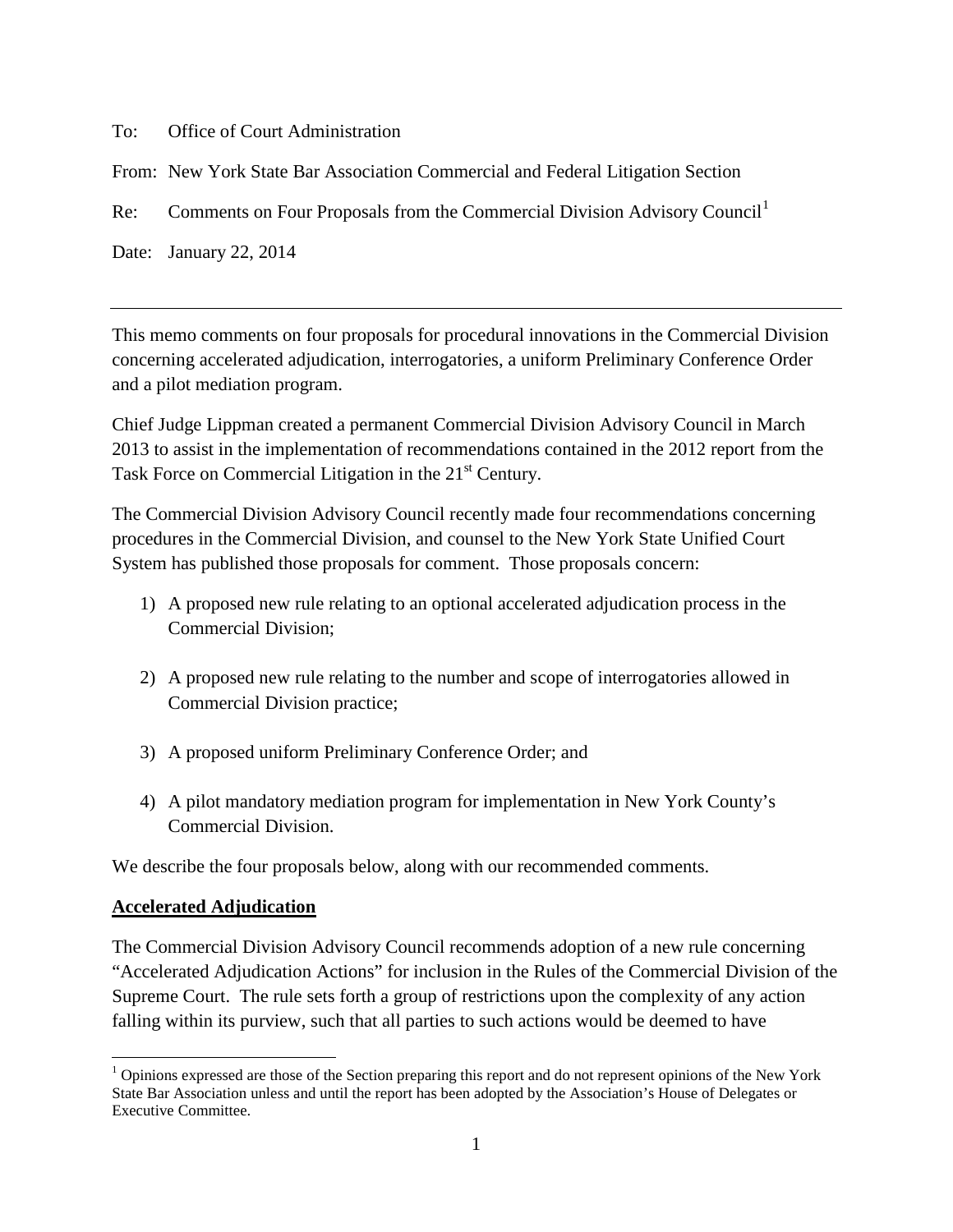irrevocably waived certain procedural rights. The purpose of the rule is to allow parties to **elect** a simpler, faster mode of litigation—including through specific election in pre-dispute contract negotiation. (That is, rather than a mandatory arbitration clause, contracting parties could consent in advance to "Accelerated Adjudication" treatment of any dispute arising from their contract.)

The rule states in general terms that all cases governed by it should be ready for trial by no later than nine months after filing of an RJI, and then sets forth certain specific aspects of litigation under its auspices:

- Conclusive waiver of jurisdictional defenses and the doctrine of *forum non conveniens*;
- No jury trials;
- No punitive damages;
- No interlocutory appeals;
- Discovery limitations (for each side):
	- o No more than 7 interrogatories;
	- o No more than 5 RFAs;
	- o No more than 7 depositions of 7 hours each;
	- o Document requests limited to documents "relevant" to a claim or defense and generally to be "restricted in terms of time frame, subject matter and persons or entities to which the requests pertain;"
	- o Electronic discovery to be done with "narrowly tailored" descriptions of custodians whose documents are to be searched, and subject to court order requiring that requesting party advance costs of e-discovery in the event that the costs and burdens of same "are disproportionate to the nature of the dispute or the amount in controversy," subject to the allocation of costs in the final judgment.

\* \* \*

We believe these simplified procedures are a potentially powerful tool for the simplification of litigation in the Commercial Division. We note, however, that without a specific enforcement mechanism, the nine-month deadline for trial-readiness is more aspirational than realistic.

The only substantive recommendations that the Section makes are the following:

1. In Section (i) under the heading of "Concerning electronic discovery," the Section recommends that the term "on the basis of generally available technology" be omitted.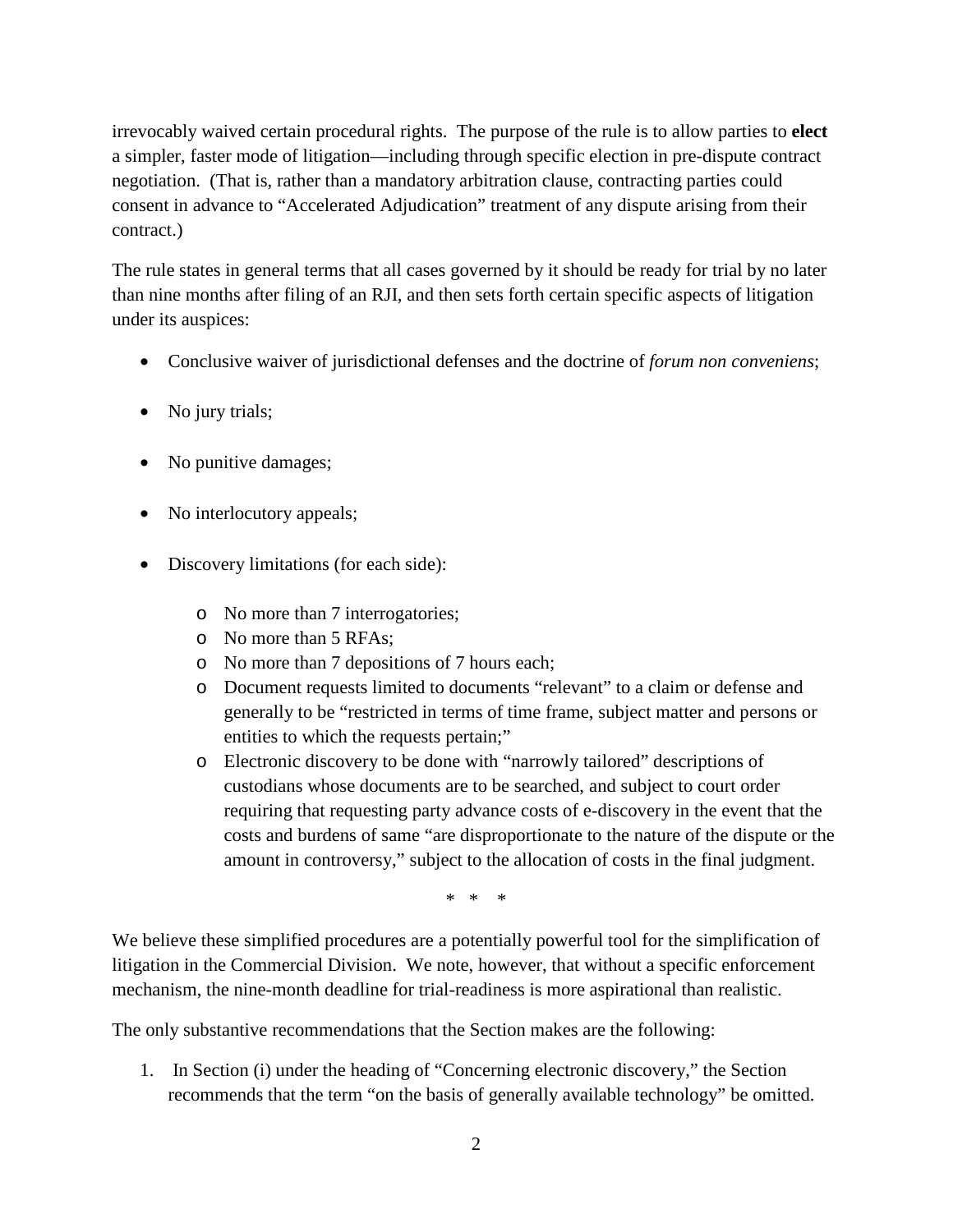The term "generally available technology" is confusing, will change in unknown ways over time, and may be subject to inconsistent interpretations. By omitting this language, Section (i) will be, as follows: "the production of electronic documents shall normally be made in a searchable format that is usable by the party receiving the e-documents."

2. We note that it is unclear what will happen in the event that parties agree to the Accelerated Adjudication procedures, but the case is not otherwise eligible for assignment to the Commercial Division (*e.g.*, because the case does not meet the monetary threshold in a particular county or because the case does not meet the subject matter criteria). Will the Commercial Division nonetheless accept the case? Will the Accelerated Adjudication provisions be applied by other IAS parts in the event that the case is not heard by the Commercial Division? Or, notwithstanding the agreement of the parties, will the parties otherwise be required to comply with all of the provisions of the CPLR if the case is not assigned to the Commercial Division and Rule 9 does not apply to the action? The Section urges the OCA to clarify this ambiguity so that (a) the Commercial Division will only be handling cases appropriate for Commercial Division adjudication and (b) parties have clarity when contractual provisions providing for Accelerated Adjudication will be applied by the courts.

**Therefore, subject to the two recommendations set forth above, the Commercial and Federal Litigation Section of the New York State Bar Association endorses the proposal as a significant step towards more efficient resolution of those cases for which accelerated procedures are appropriate. We assume that the OCA will keep statistics with regard to the use of this procedure and its effect on case dispositions. The Section recommends that the proposed rule be adopted subject to the two recommendations set forth above.**

#### **Interrogatories**

The Commercial Division Advisory Council recommends, in essence, that the Commercial Division adopt limitations on number and scope of interrogatories that closely parallel those in place in the Southern District. Under the proposal, each party would be limited to 25 interrogatories (without subparts). At the outset of discovery, interrogatories would be limited to those seeking witness identities, general logistical information about documents and physical evidence, and damages calculations. Contention interrogatories would be allowed at the conclusion of discovery. Other interrogatories would be permitted only by consent or by court order. The proposed text of the new rule follows:

(a) Interrogatories are limited to 25 in number, without subparts, unless another limit is specified in the preliminary conference order. This limit applies to consolidated actions as well.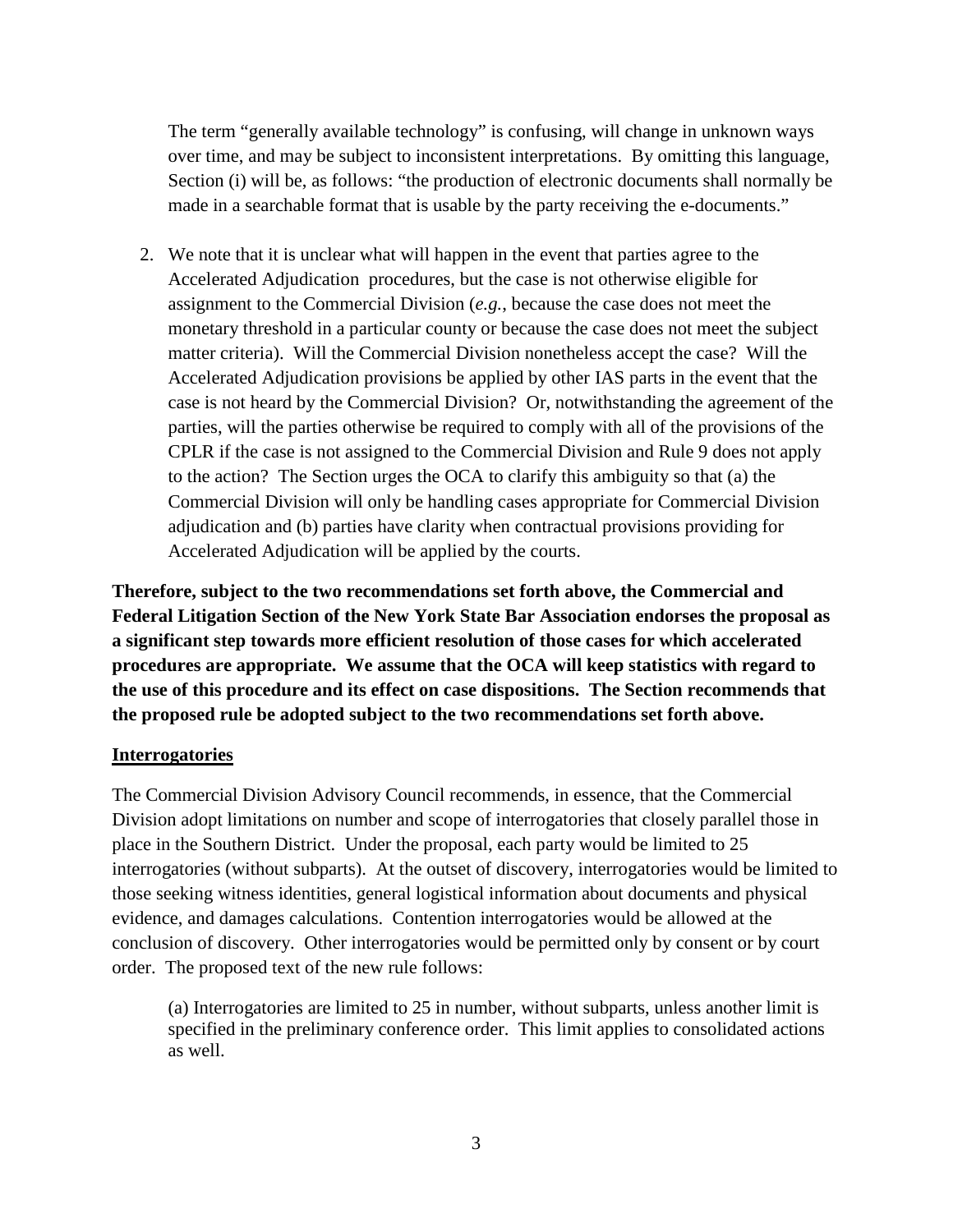(b) Unless otherwise ordered by the court, interrogatories are limited to the following topics: name of witnesses with knowledge of information material and necessary to the subject matter of the action, computation of each category of damage alleged, and the existence, custodian, location and general description of material and necessary documents, including pertinent insurance agreements, and other physical evidence.

(c) During discovery, interrogatories other than those seeking information described in paragraph (b) above may only be served (1) if the parties consent, or (2) if ordered by the court for good cause shown.

(d) At the conclusion of other discovery, and at least 30 days prior to the discovery cutoff date, interrogatories seeking the claims and contentions of the opposing party may be served unless the court has ordered otherwise.

The only material difference between the proposal and the analogous Southern District rule is that the proposed rule requires either consent or court order for any interrogatories outside the normal scope, whereas the Southern District rule nominally allows such interrogatories "if they are a more practical method of obtaining the information sought than a request for production or a deposition." We believe the proposal represents an improvement over the Southern District rule, which frequently gives rise to disputes between parties as to which discovery method is "more practical"—disputes that generally require court resolution in any case.

For reference, here is the text of the Southern District's Local Civil Rule 33.3:

(a) Unless otherwise ordered by the Court, at the commencement of discovery, interrogatories will be restricted to those seeking names of witnesses with knowledge of information relevant to the subject matter of the action, the computation of each category of damage alleged, and the existence, custodian, location and general description of relevant documents, including pertinent insurance agreements, and other physical evidence, or information of a similar nature.

(b) During discovery, interrogatories other than those seeking information described in paragraph (a) above may only be served (1) if they are a more practical method of obtaining the information sought than a request for production or a deposition, or (2) if ordered by the Court.

(c) At the conclusion of other discovery, and at least 30 days prior to the discovery cut-off date, interrogatories seeking the claims and contentions of the opposing party may be served unless the Court has ordered otherwise.

\* \* \*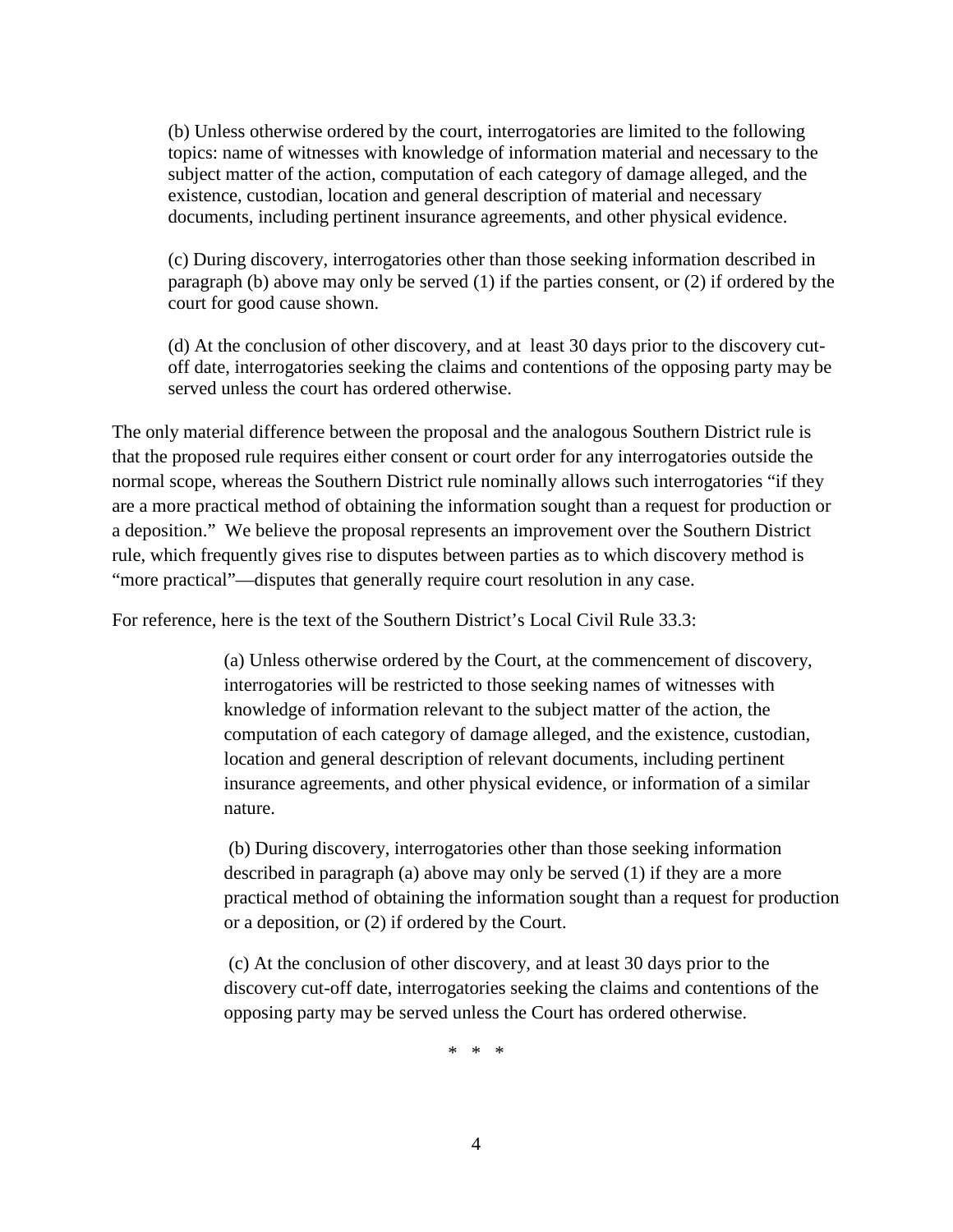We believe this proposal is a helpful incremental step in limiting the expense and burden of litigation in the commercial division, and we therefore recommend that this Committee endorse the proposal.

# **Therefore, the Commercial and Federal Litigation Section of the New York State Bar Association endorses the proposal as a meaningful step towards greater efficiency of litigation in the Commercial Division.**

### **Uniform Preliminary Conference Order**

The Commercial Division Advisory Council has recommended the use of a uniform Preliminary Conference ("PC") Order for all Commercial Division matters. Rule 8 of the Uniform Rules for the Commercial Division specifies a range of issues to be discussed prior to the Preliminary Conference. Moreover, the Rules contemplate that the preliminary conference will serve as the forum where counsel – with the Court's guidance and direction – will actively plan the litigation and address, at an initial stage, certain of the complications in discovery and motion practice the parties anticipate. However, because many of the standard PC Order forms used in Commercial Division parts around the state cover only a few of the topics specified in Rule 8, the level of active management of cases can vary from court to court and case to case.

The proposed uniform Preliminary Conference Order is designed to help the parties and the Court make sure that the key components of typical commercial litigation are addressed at the outset – much as a FRCP 26(f) discovery plan and FRCP 16 scheduling order gives structure to business litigation in the federal courts. Among the topics included in the proposed PC Order are:

(1) A section concerning confidentiality forms typically used in business cases;

(2) A section requiring the parties to summarize their key claims and defenses;

(3) A section certifying that the parties have met concerning e-discovery and addressed document preservation, search terms, issues relating to privilege logs and claw back provisions for inadvertent disclosure; [2](#page-4-0) and

(4) A section concerning expert disclosure in light of new Rule 13(c).

\* \* \*

<span id="page-4-0"></span><sup>&</sup>lt;sup>2</sup> We have been advised that although the proposed PC Order requests that parties identify search terms and custodians, the Commercial Division Advisory Council is considering proposing that the language be modified to require only that the parties inform the Court that they have taken the step of identifying custodians and search terms. The Section agrees with the proposed modification; there is no need for a publicly filed Order to list the individual custodians in each case or all of the search terms the parties intend to use. So long as the parties confirm that they have undertaken the exercise of identifying this information, the essential planning/case management function will be achieved.  $\overline{a}$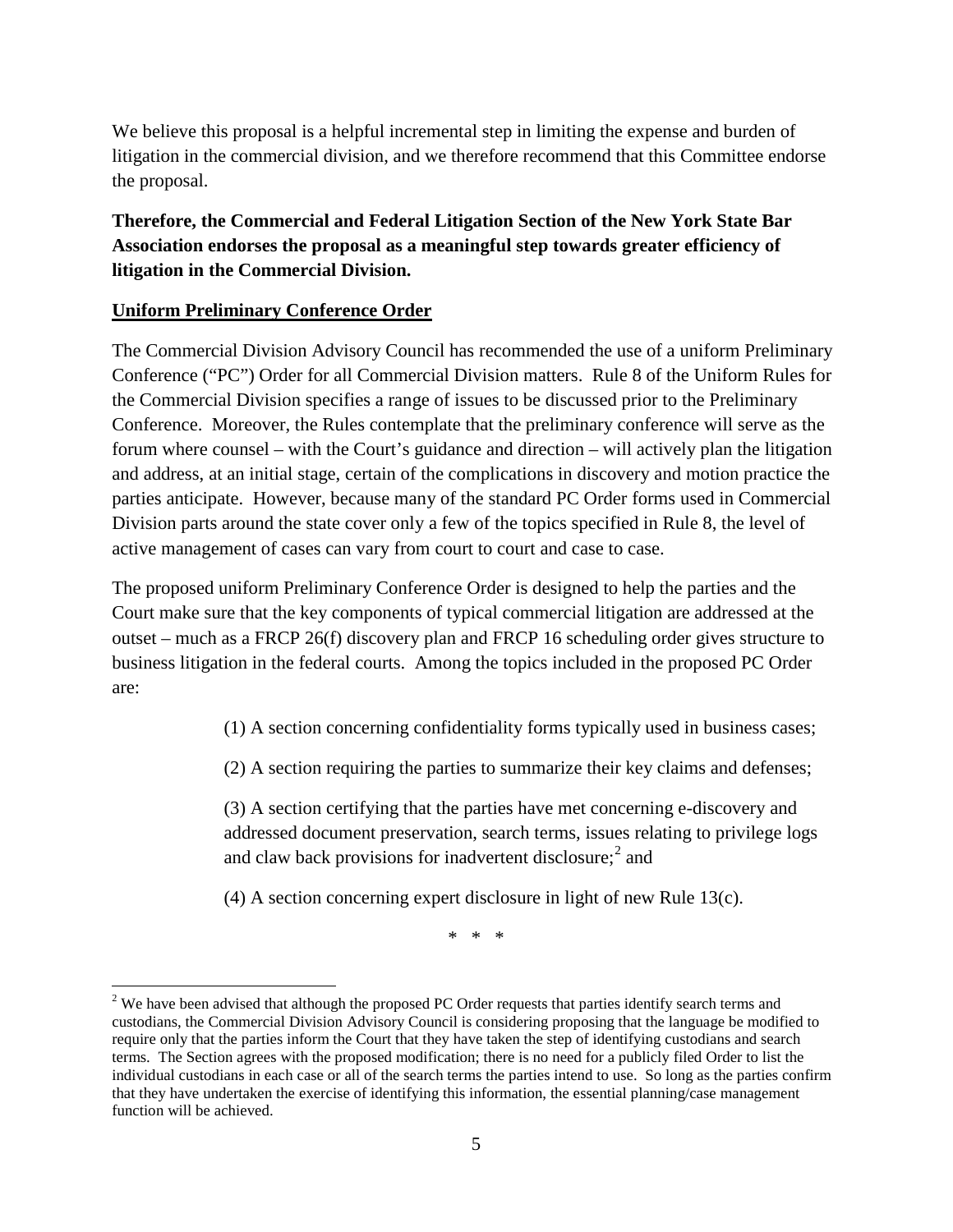Although not all commercial cases statewide will require the level of detail in planning the proposed Preliminary Conference Order requires, we believe this proposal will generally help the preliminary conference achieve its important case management function.

The Section, however, does have two proposed modifications concerning the provisions on "Electronic Discovery":

**Section 7(b)** of the proposed Preliminary Conference Order requires counsel to certify their competence as to matters relating to their clients' technological systems or have brought someone to the conference who can address these issues. While the Section certainly agrees that counsel should be knowledgeable about e-discovery issues and the technological systems at issue in the particular case, the Section opposes a requirement that counsel make a certification. In the Section's view, competence is an issue of professional responsibility, not an item that requires certification in the Preliminary Conference Order. Moreover, the Section is concerned that a certification requirement in the Order could embolden parties to seek contempt sanctions and unnecessarily increase motion practice.

The Section, therefore, recommends changing the second sentence of Section 7(b) from:

"Counsel hereby certify to the extent they believe this case is reasonably likely to include electronic discovery, they are sufficiently versed in matters relating to their clients' technological systems to discuss competently all issues relating to electronic discovery or have brought someone to address these issues on their behalf."

to:

"Counsel are reminded that, if this case is reasonably likely to include electronic discovery, they should be familiar with their clients' technological systems so as to discuss competently all issues relating to electronic discovery or bring someone to address these issues on their behalf."

**Section 7(c)(ii) [Production]** asks the parties to identify relevant search terms and the general cut-off date of the discovery. Technology is constantly evolving and "search terms" may not be used in cases that employ Technologically Assisted Review (TAR), such as predictive coding. As an alternative, the Section recommends that the language require that the parties confirm they have discussed the "means, parameters, custodians, protocol and technology to be used for the culling and production of relevant electronically stored information and the dates by which production shall be made." The general cut-off date of discovery is confusing. If it relates only to electronically stored information, it is encompassed by the Section's recommended language. If it relates to all discovery, it should be subsumed in Section 8 for the cut-off of fact disclosure.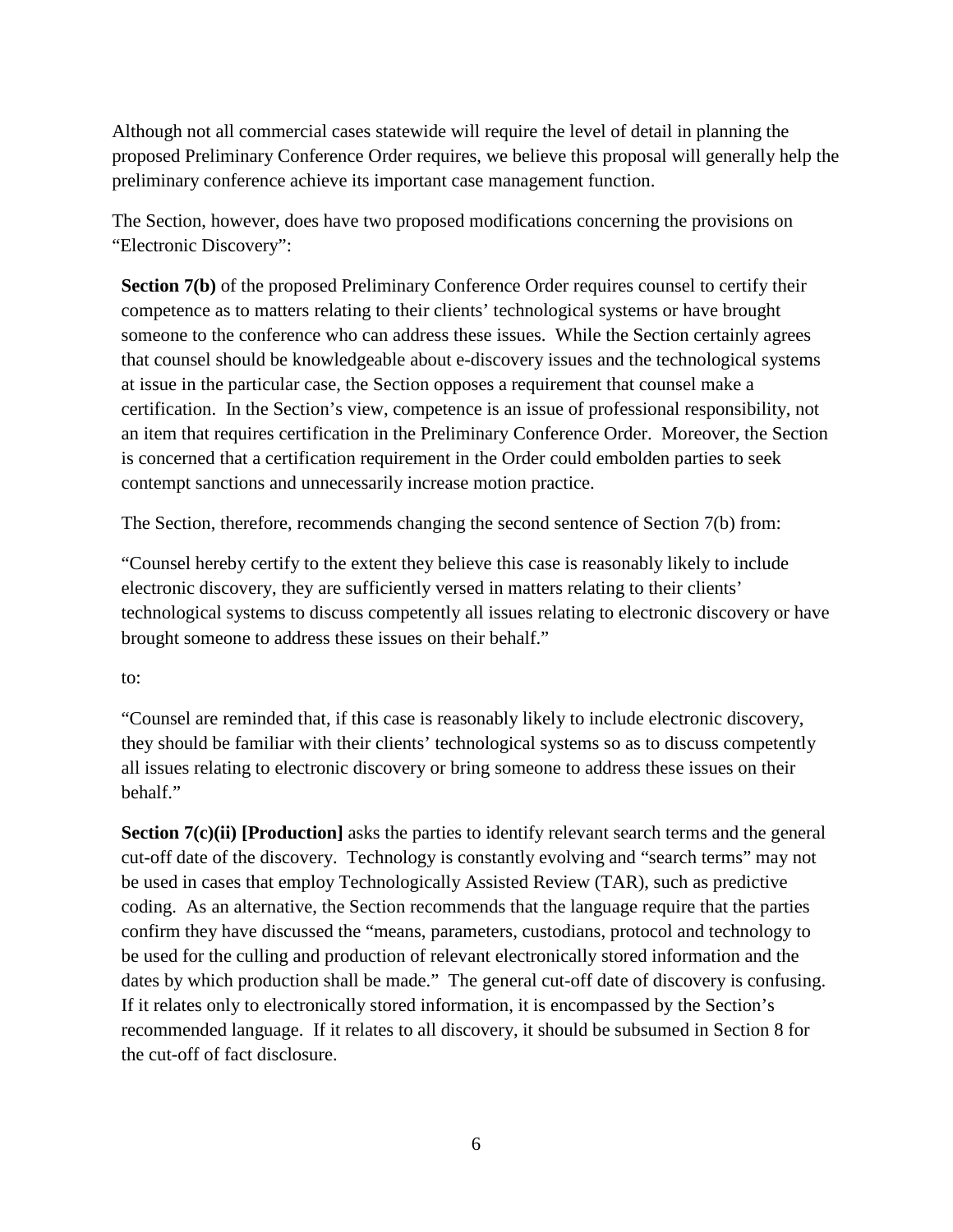**Therefore, subject to a minor modification to clarify that custodians and search terms will not be set forth in the proposed Preliminary Conference Order and the recommendations concerning Sections 7(b) and 7(c)(ii) of the proposed Preliminary Conference Order set forth above,, the Commercial and Federal Litigation Section of the New York State Bar Association endorses the proposal as a meaningful step towards greater efficiency of litigation in the Commercial Division.** 

### **Pilot Mediation Program**

The Commercial Division Advisory Council has recommended the adoption of a pilot program in the New York County Commercial Division, to sunset after eighteen months unless renewed, under which one out of every five newly filed cases in the Commercial Division would be referred for mandatory mediation. Parties would be required to complete mediation within 180 days of assignment to an individual justice (i.e. normally upon filing of an RJI). Parties could opt out if all sides so stipulate, and any party would be permitted to apply for exclusion from the program on the basis that mediation would be ineffective or unjust.

The recommendation by the Commercial Division Advisory Council is based largely upon the recommendation of the ADR Committee of the Commercial and Federal Litigation Section, and is premised on the view that mediation is underutilized in Commercial Division matters and upon the experience of other courts to have implemented such systems, including the Western District of New York, which reports that 70% of cases that go to mediation there are settled.

Of course, the Supreme Court already maintains a panel of mediators; free mediation is available in all Commercial Division cases. However, the pilot program's proponents believe that mediation remains underutilized. We agree, and recognize that (in the words of the Faster-Cheaper-Smarter Working Group of the Commercial and Federal Litigation Section, which made a similar proposal in June 2012) "[m]ediation will often succeed despite the skepticism of counsel and parties." We also note the observation ADR Committee's observation that their members who are in-house counsel were particularly vocal in urging adoption of this proposal.

The ADR Committee has indicated that it will monitor the implementation and results of the pilot program; we believe this is wise, and also that it might be logical for a representative of this Committee to liaise with the ADR Committee in that connection.

\* \* \*

We believe this proposal may be helpful in achieving more optimal use of mediation to resolve Commercial Division cases at an early stage, and we think that this Committee could serve a potentially helpful role in evaluating the success of the proposal as it is implemented.